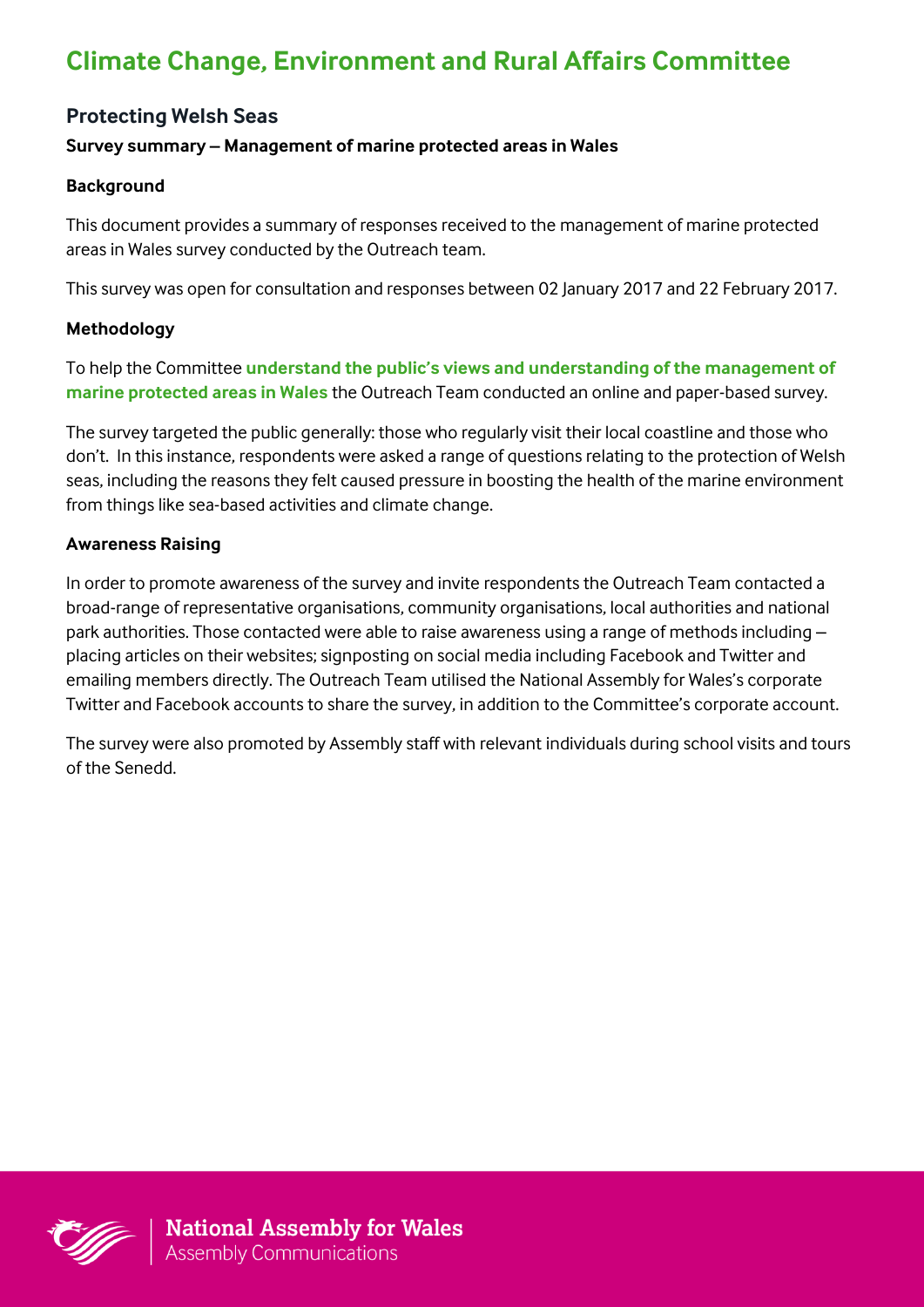# **Survey Analysis**

# **Key Statistics**

**859**Total number of survey responses received

# **Geographical Summary of Responses**

#### **Number of survey responses broken down by local authority area**

Blaenau Gwent: 3 Bridgend: 17 Caerphilly: 8 Cardiff: 54 Carmarthenshire: 49 Ceredigion: 70 Conwy: 23 Denbighshire: 7 Flintshire: 7 Gwynedd: 31 Isle of Anglesey: 29 Merthyr Tydfil: 1 Monmouthshire: 20 Neath Port Talbot: 13 Newport: 11 Pembrokeshire: 104 Powys: 44 Rhondda Cynon Taf: 24 Swansea: 44 Torfaen: 4 Vale of Glamorgan: 30 Wrexham: 7 Outside of Wales: 89



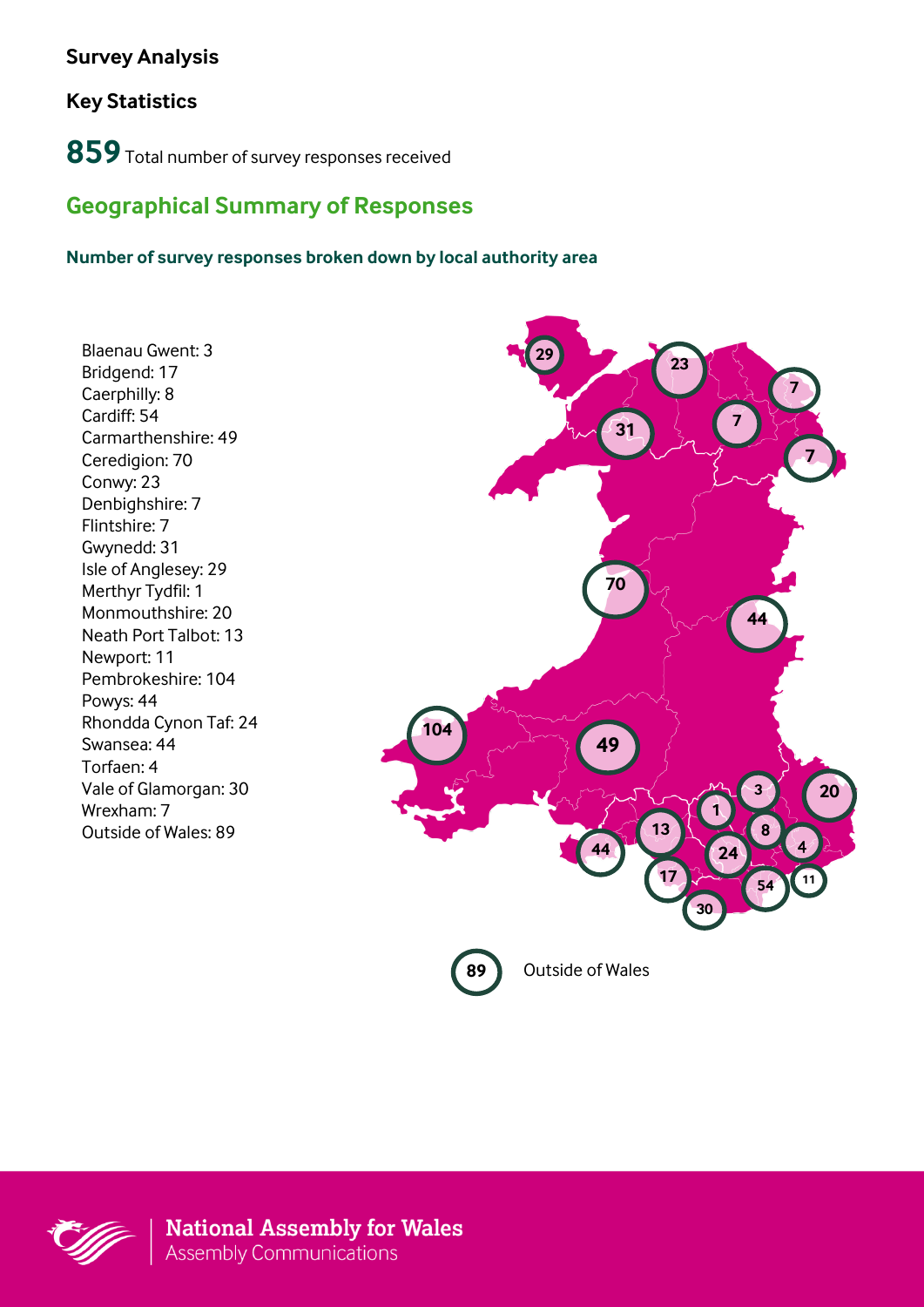# **Summary of responses**

#### **Marine protected areas**

**In the same way that National Parks in Wales protect precious landscapes, villages and heritage sites, marine protected areas are parts of our seas which protect marine habitats and wildlife.** 

**There are a total of 128 marine protected areas in Wales covering over 5500 square miles, or over 35% of Welsh seas.** 

**01.** Before taking part in this survey, were you aware that there are marine protected areas in Wales?

*Total number of responses: 852*

- Yes: **717 (84.15%)**
- No: **135 (15.85%)**

NB: Across all age groups, the majority of respondents were aware of marine protected areas in Wales.



*Number of responses*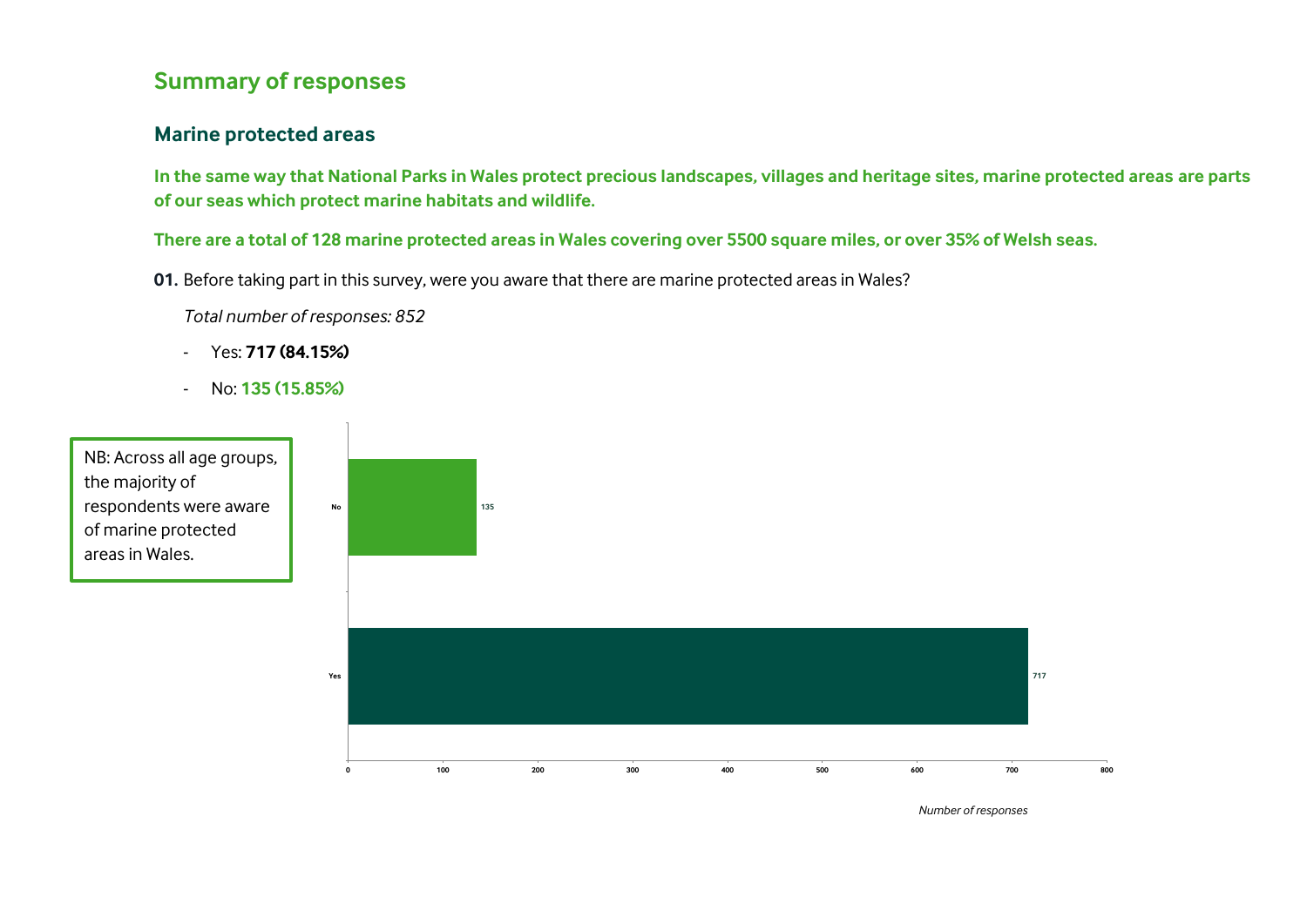# **Visiting Welsh Seas**

**02.** How often do you visit your local coastline, or take part in a sea-based activity? For example fishing, surfing, sailing, diving, wildlife spotting, swimming etc.

*Total number of responses: 795*

- **At least once a week**: **341 (42.89%)**
- At least once a month: **238 (29.94%)**
- At least once every 6 months: **131 (16.48%)**
- At least once a year: **50 (6.29%)**
- I haven't visited the Welsh coastline in the past year: **35 (4.40%)**



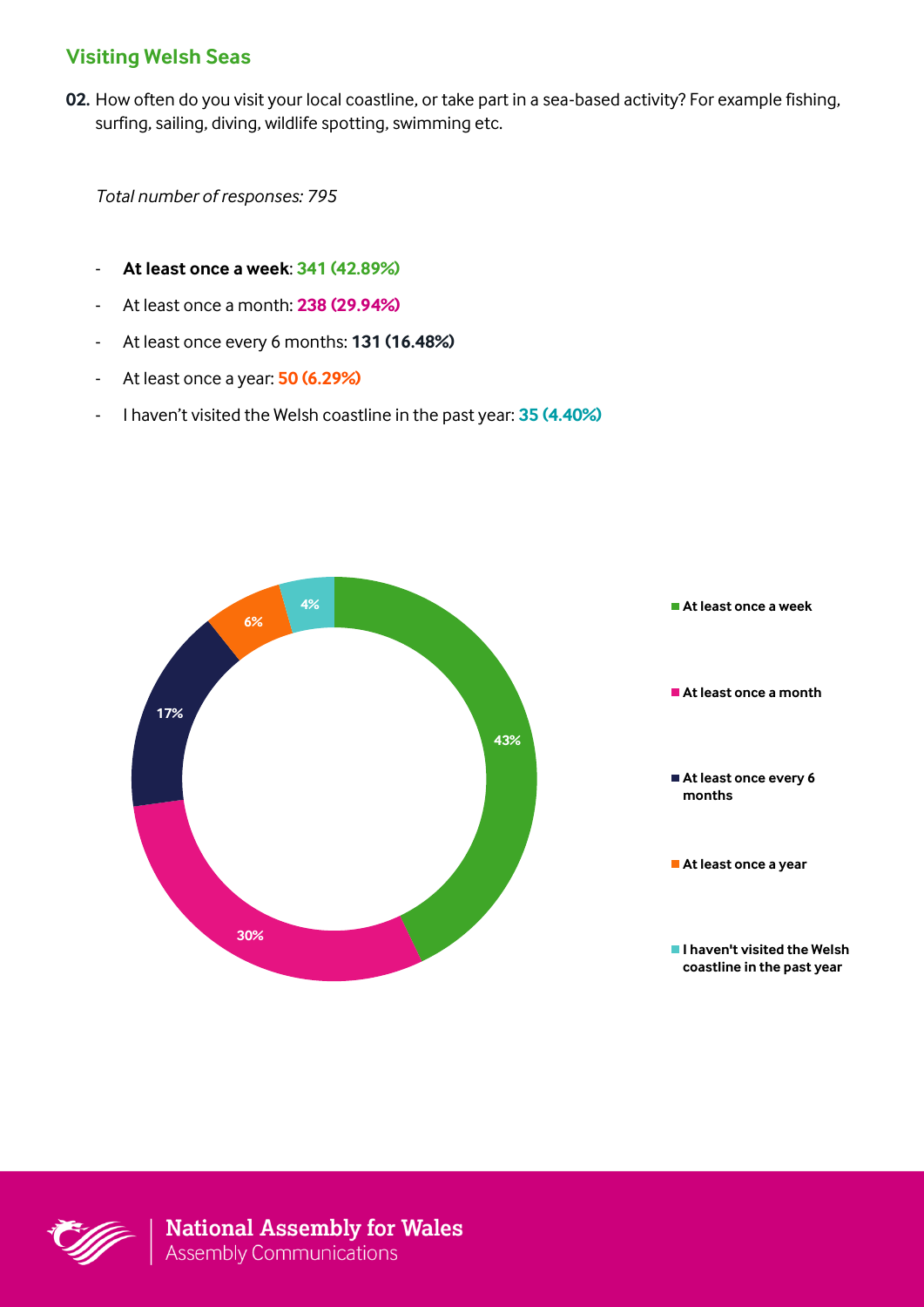**03.** How do you travel to visit your local coastline, or to take part in a sea-based activity?

*Total number of responses: 795*

- On foot: **150 (18.87%)** Bicycle: **20 (2.52%)**
- Public transport (bus or train): **48 (6.04%) Drive**: **562 (70.62%)**
- -

- Other: **15 (1.89%)**



**04.** If you were to drive or use public transport to visit your local beach from your home, how long would it take for you to reach your destination?

*Total number of responses: 791*

- **Less than 10 minutes**: **265 (33.50%)** 30 minutes or less: **234 (29.58%)**
- 45 minutes or less: **110 (13.91%)** More than an hour: **127 (16.06%)**
- 
- More than two hours: **55 (6.95%)**



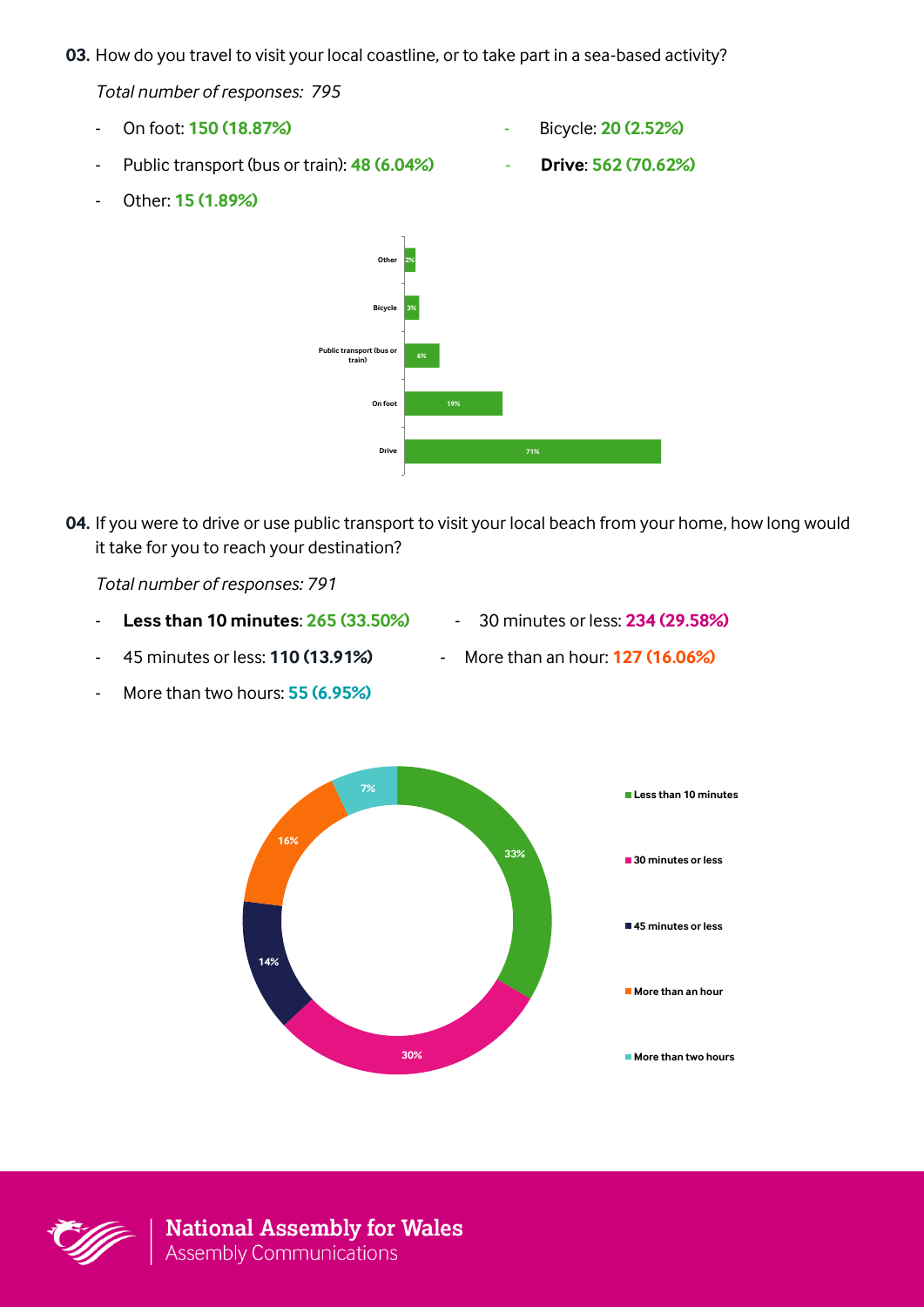**05.** What stops you from taking part in a sea-based activity or from visiting your local coastline more?

*Total number of responses: 633*



*Number of responses*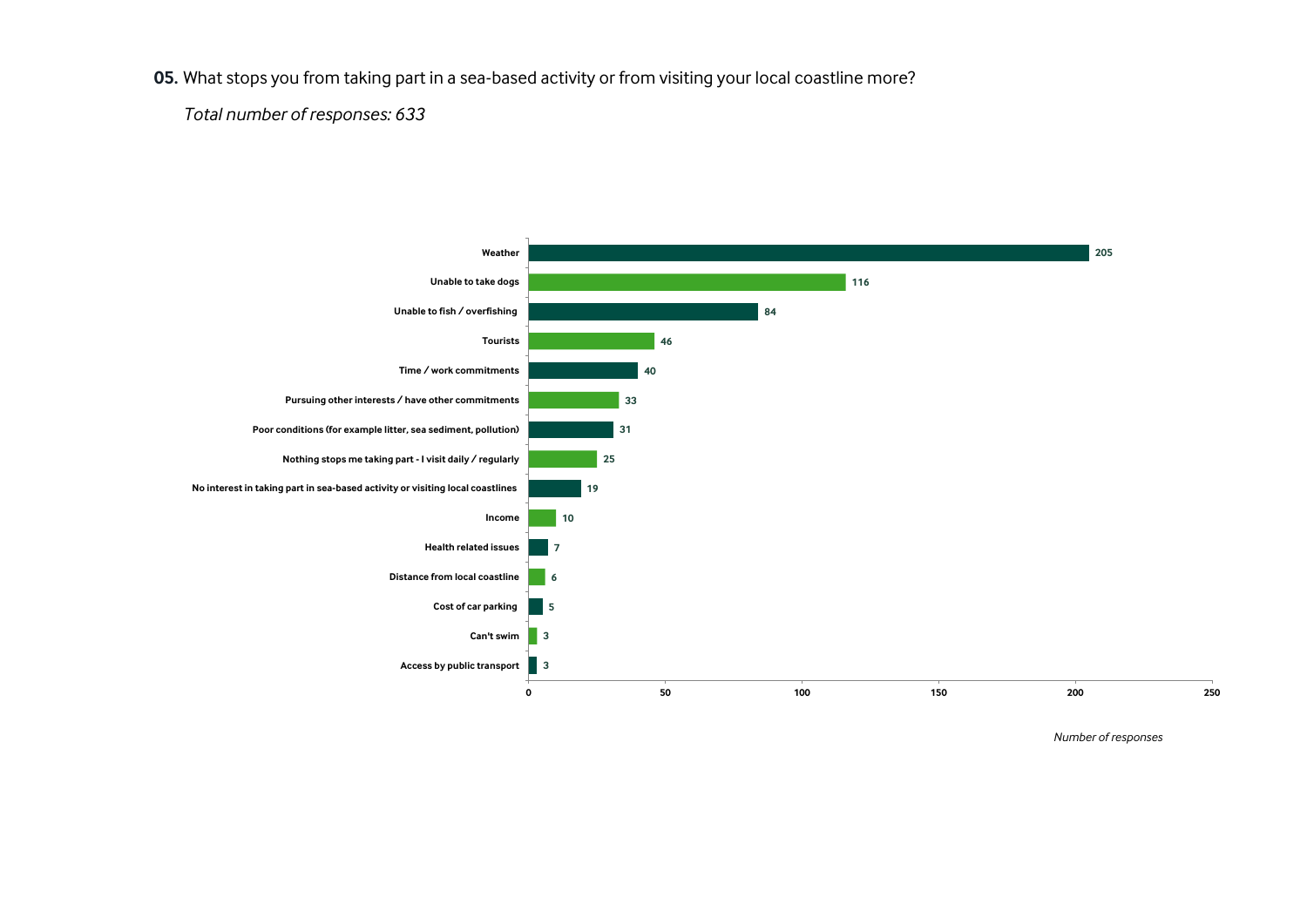**06.** Why is the sea important to you? Please choose your top three from the list outlined below.

*Total number of responses: 757*



*% of responses*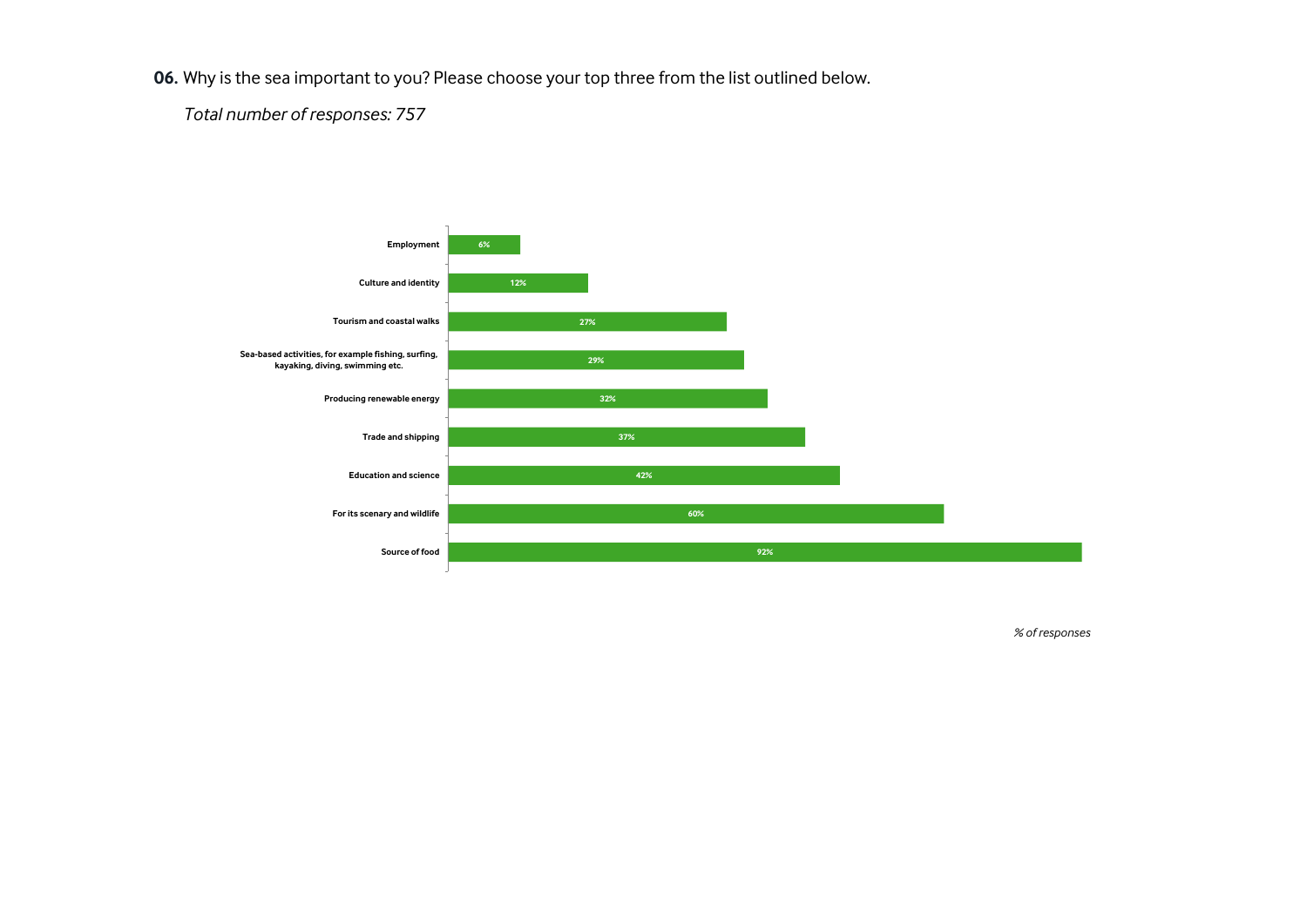**07.** To what extent do you agree or disagree with the following statements?

**Statement A**: *"I think that marine protected areas in Wales are well managed".*

*Total number of responses: 756*

- Strongly disagree / disagree: 214 (28.31%)
- **Neither agree nor disagree**: **366 (48.41%)**
- Strongly agree / agree: 174 (23.02%)



#### **Statement B**: *"It is easy to find out about marine protected areas in Wales".*

*Total number of responses: 756*

- **Strongly disagree / disagree**: **275 (36.37%)**
- Neither agree nor disagree: 273 (36.11%)
- Strongly agree / agree: 206 (27.25%)



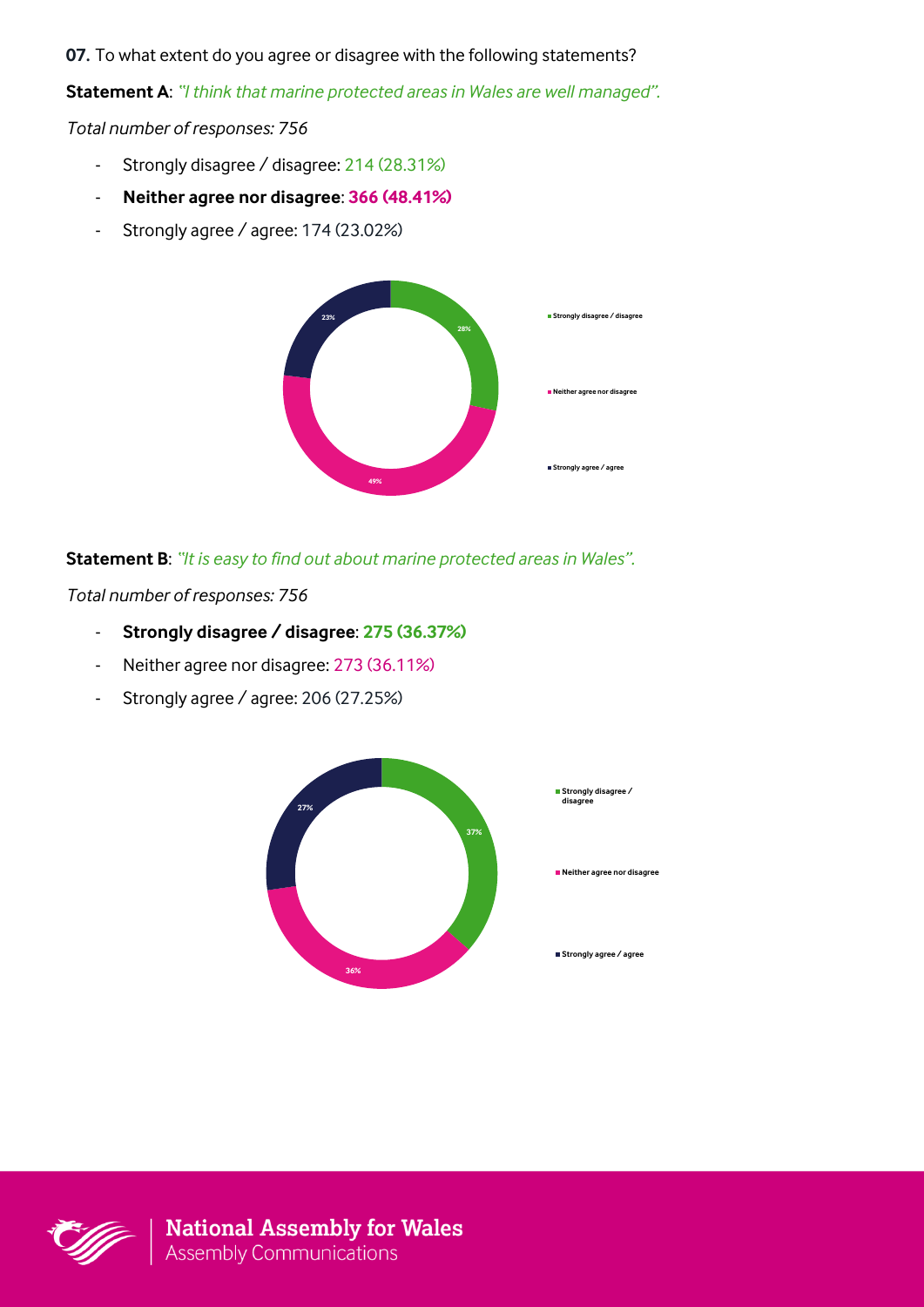**Statement C**: *"There should be more marine protected areas in Wales".*

*Total number of responses: 756*

- Strongly disagree / disagree: 41 (5.43%)
- Neither agree nor disagree: 80 (10.58%)
- **Strongly agree / agree**: **634 (83.86%)**



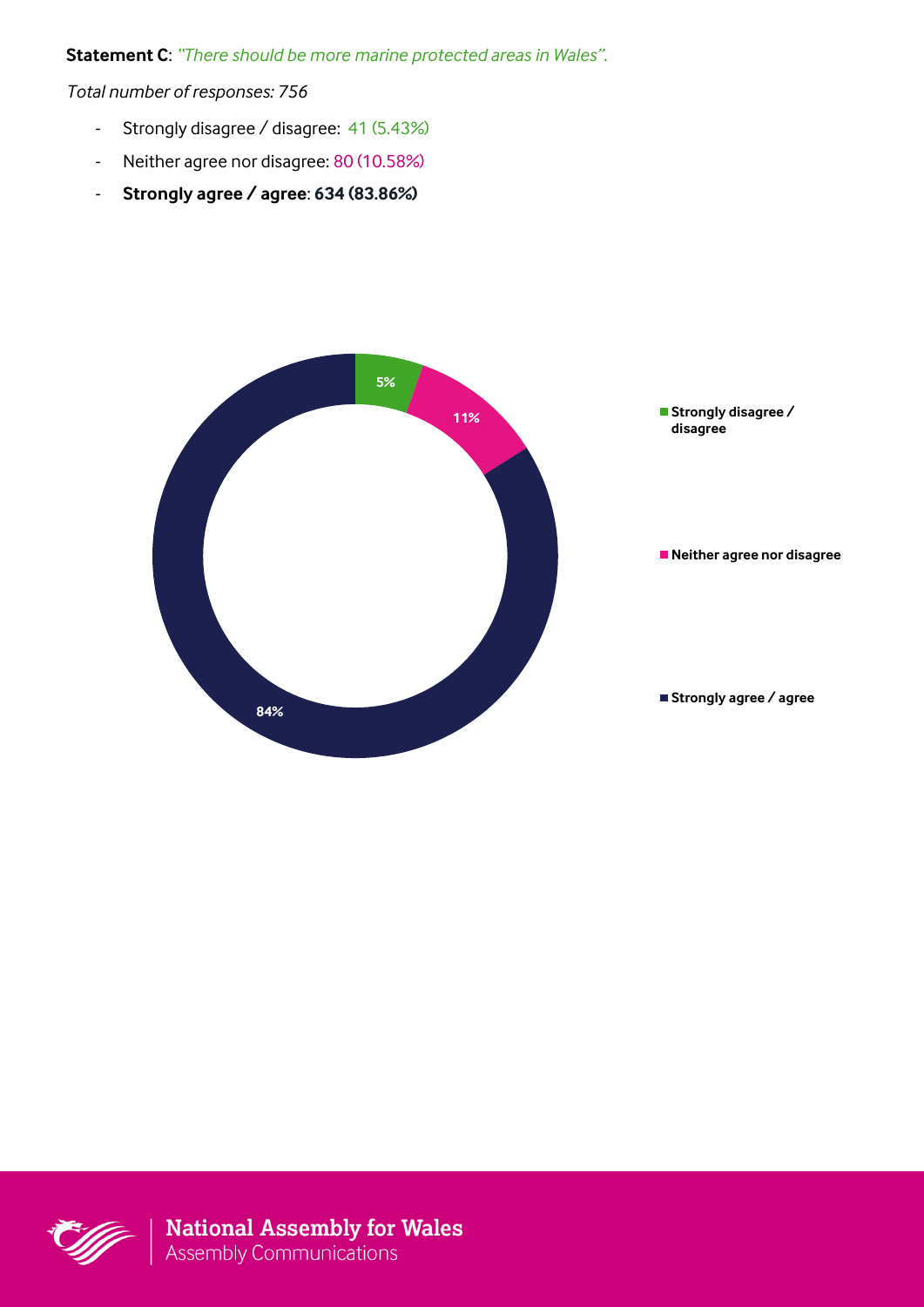# **Managing Welsh Seas**

**08.** When it comes to managing and protecting our seas, who is best placed to do it?

*Total number of responses: 728* 



*Number of responses*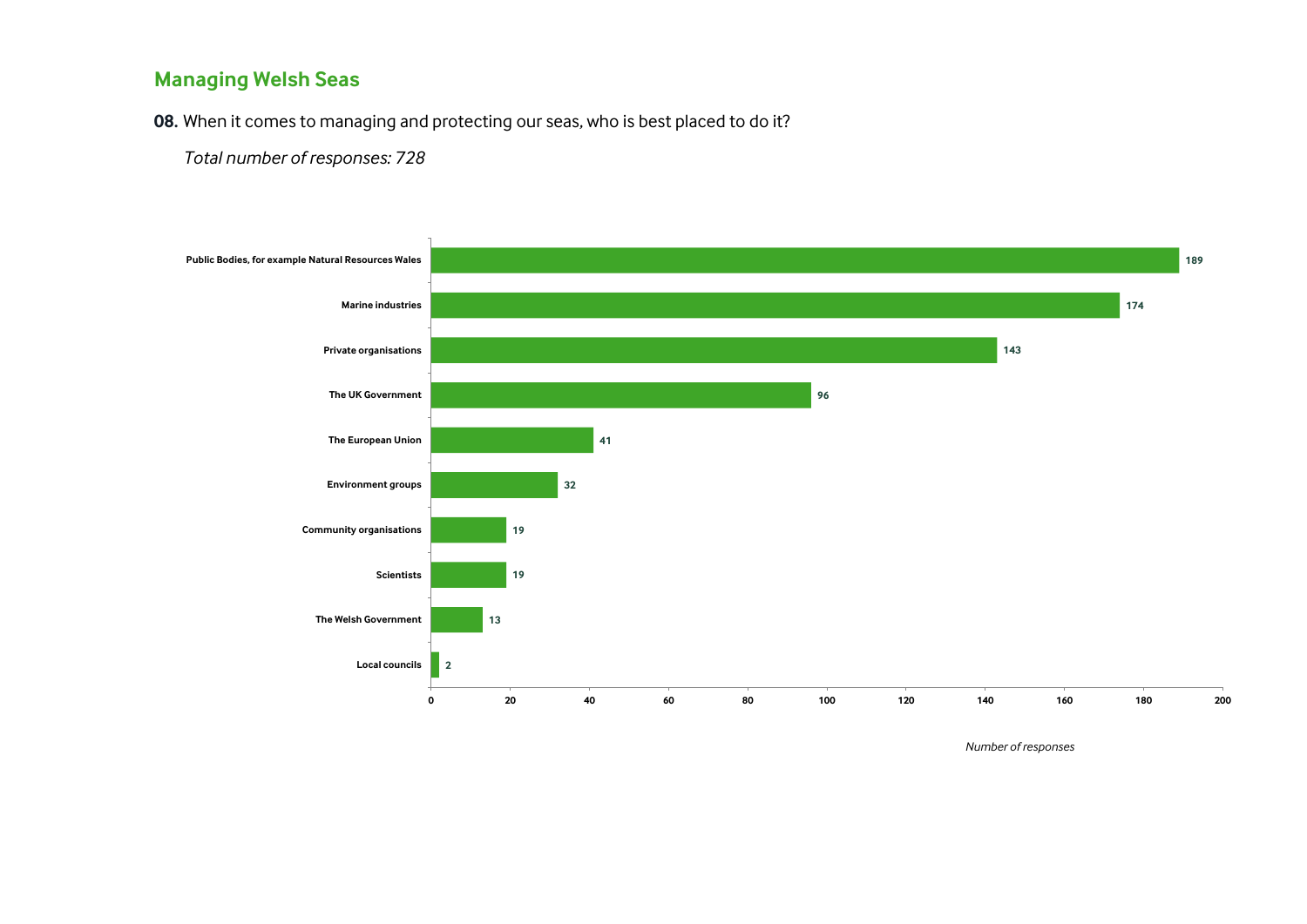**09.** What are the biggest threats facing Welsh seas today? Please choose your top three from the list outlined below.

*Total number of responses: 727* 



*% of responses*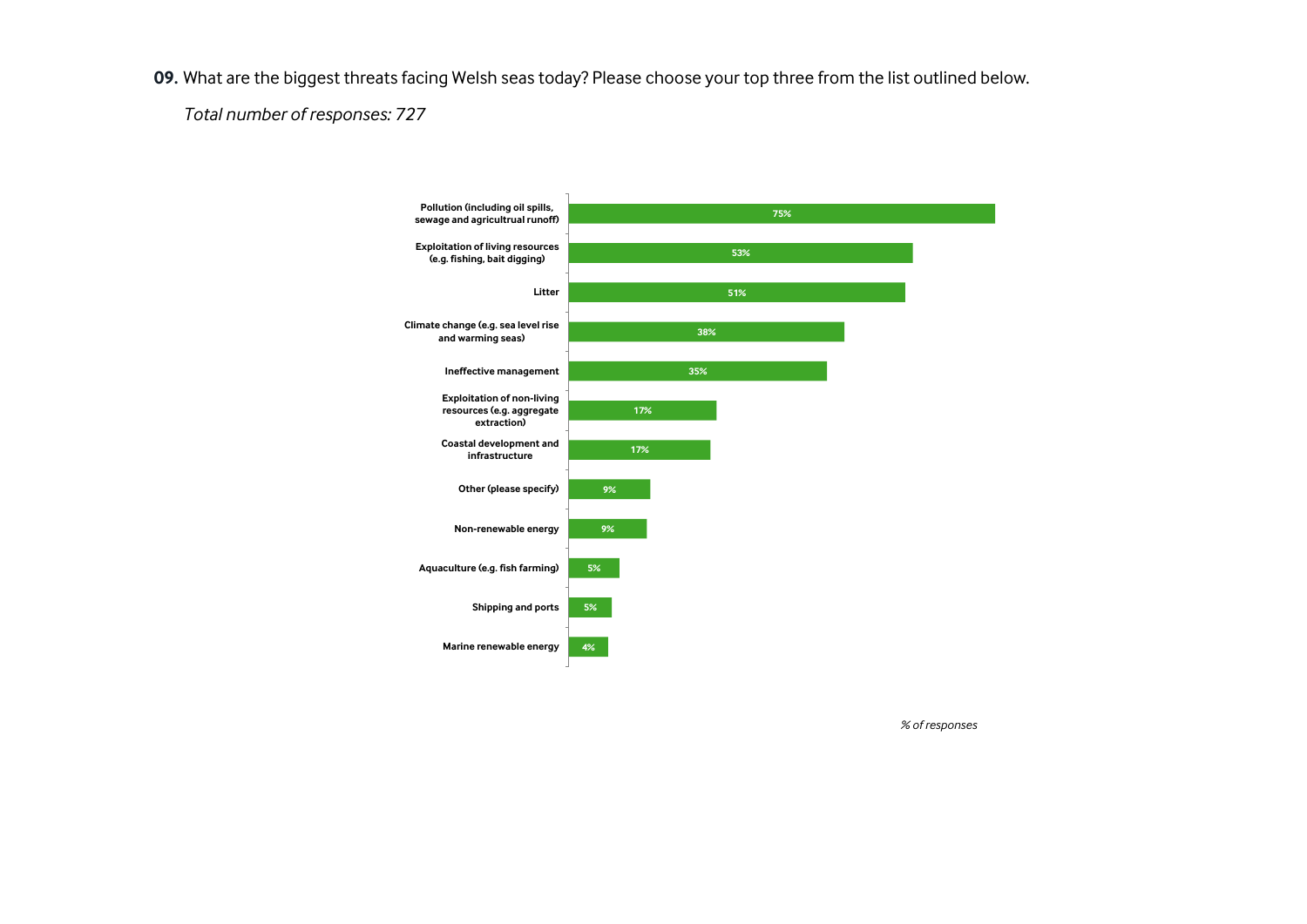#### **Question Nine – Other Comments**



*Number of responses*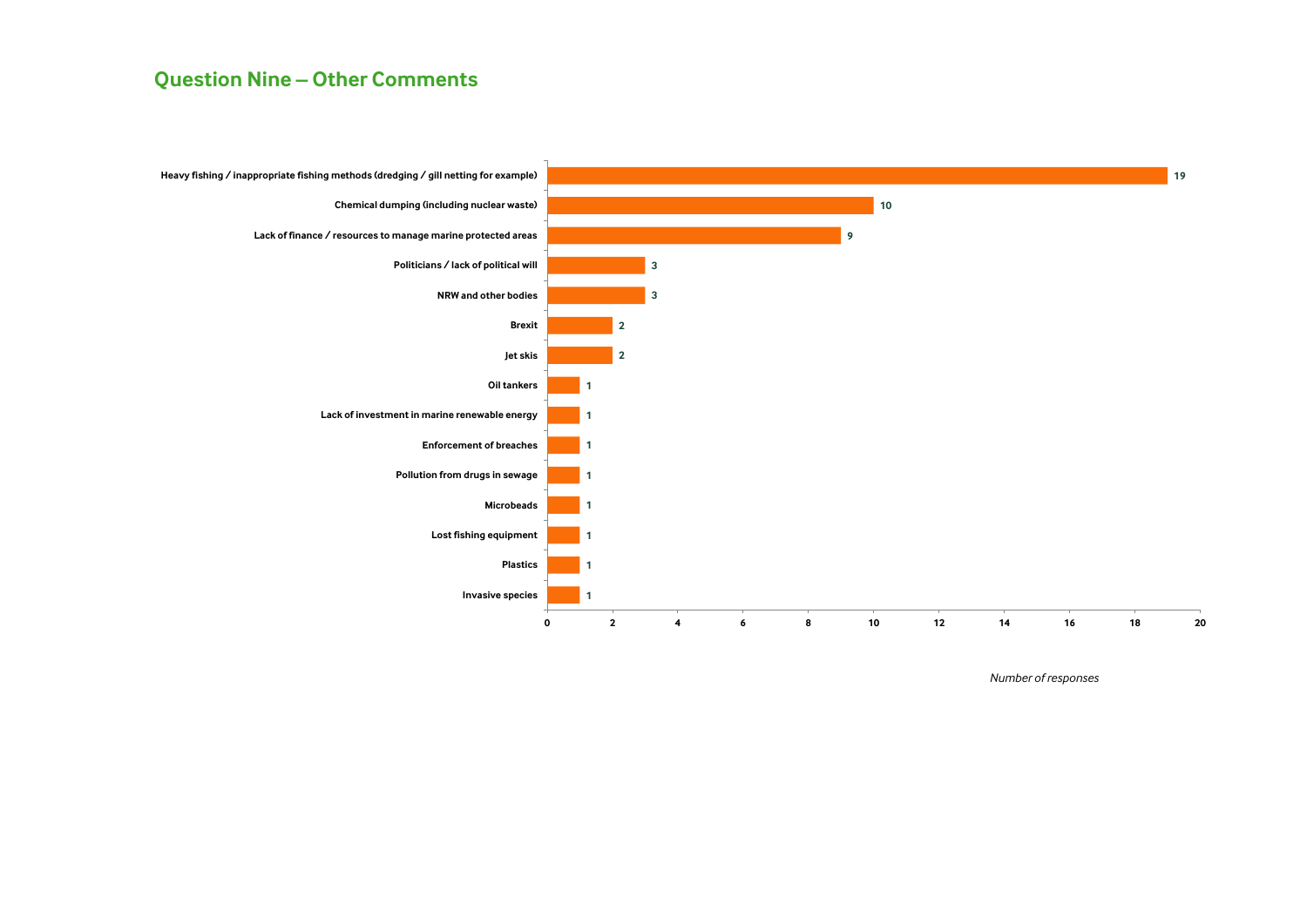**10.** Do you think enough is being done to manage Welsh seas for the benefit of the people of Wales and future generations?

*Total number of comments: 576* 

- Yes: **21**
- **No**: **524**
- Don't know: **31**



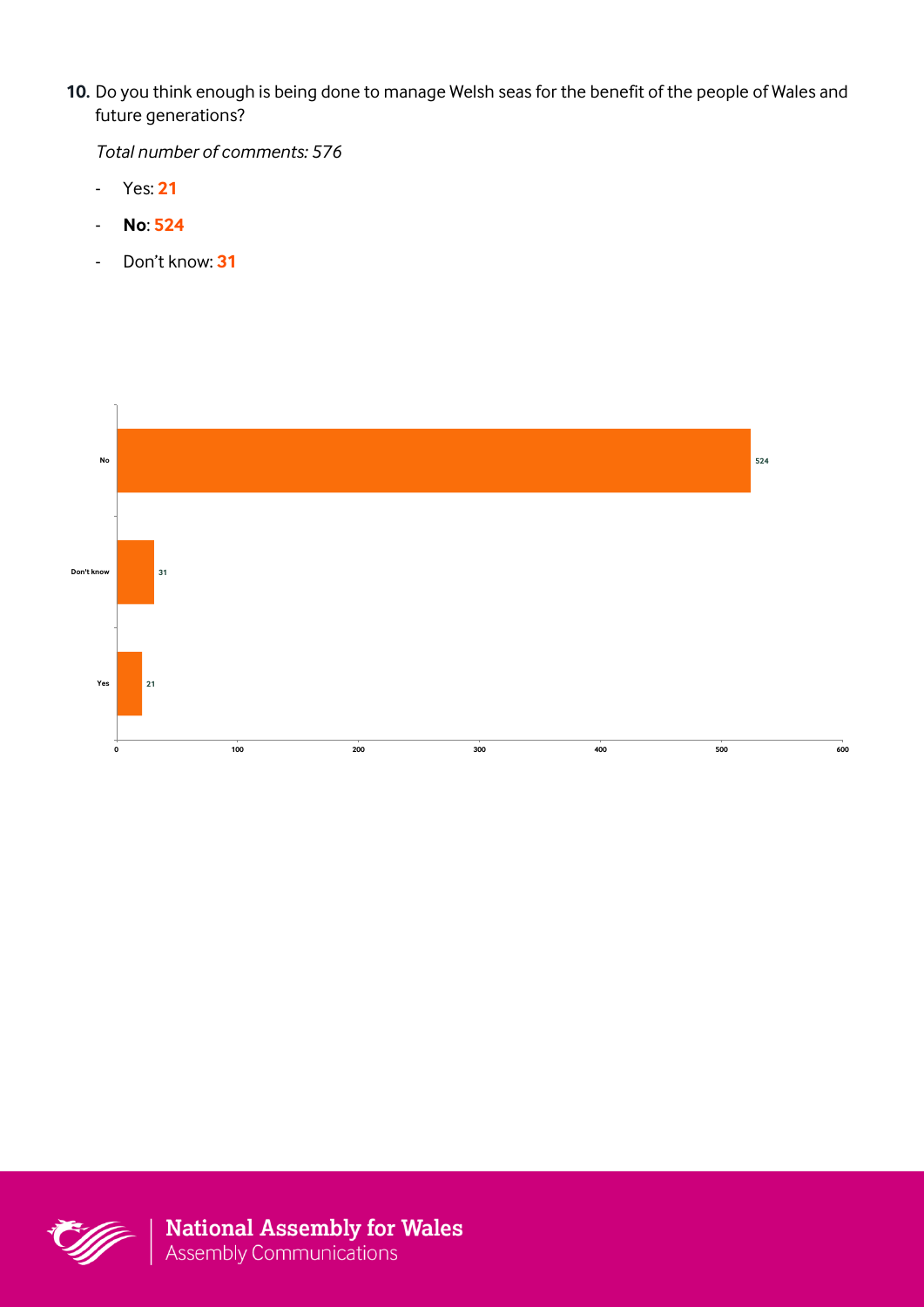# **Key quotes**

An overwhelming majority of respondents didn't think enough is being done to manage Welsh seas for the benefit of the people of Wales and future generations. However, some respondents felt a good start had been made:

> **"Yes, it is a good start, however the whole coast needs and should have protection, so it's well protected for the future generations. I want the future generations to have the same experience on the Welsh coastline that I have had".**

Some credited the success of some projects, whilst others with a keen interest in Welsh seas were unaware of the existence of marine protected areas. Here are a selection of some of the quotes received from respondents:

> **"In general no, but [Welsh Government] must be credited for some success: e.g. the development of the coastal path has been an outstanding success, economically and for well-being, though strictly that's not the sea. Faecal pollution from agriculture, entering the sea from polluted rivers, especially in West Wales, is a key reason for failure of bathing water standards."**

**"Natural Resources Wales struggles to differentiate between its statutory conservation consultee role and expectations that it should be an 'enabling' organisation. The result is that expert ecological inputs and a proper precautionary approach are sometimes invisible in its decisions".**

**"There isn't sufficient presence of Marine Protection - neither is there a plain and simple source of information about marine protection. Ideally there would be beach wardens and a marine policing service as there is in other countries".** 

**"Management is often done on a short term basis, with little regard to future impact. Protected areas can be changed to a fished area at the whim of a new government or lobby group. Sea life does not get chance to regenerate and recover in a five year period. As a nation we are very good at saying we want to see an improvement in the marine environment, but are unwilling to put money and resources into researching the impact of human infrastructure, poor fishery management, industrial runoff/ sewage outflow on the natural environment of the sea. Yet in Wales we depend on tourism for part of our economy, yet are willing to take risks with the wildlife that draws tourists to the area, as in Cardigan Bay... We have a wealth of clean safe beaches with good water quality but without good protection, future generations may not have the same benefits".** 

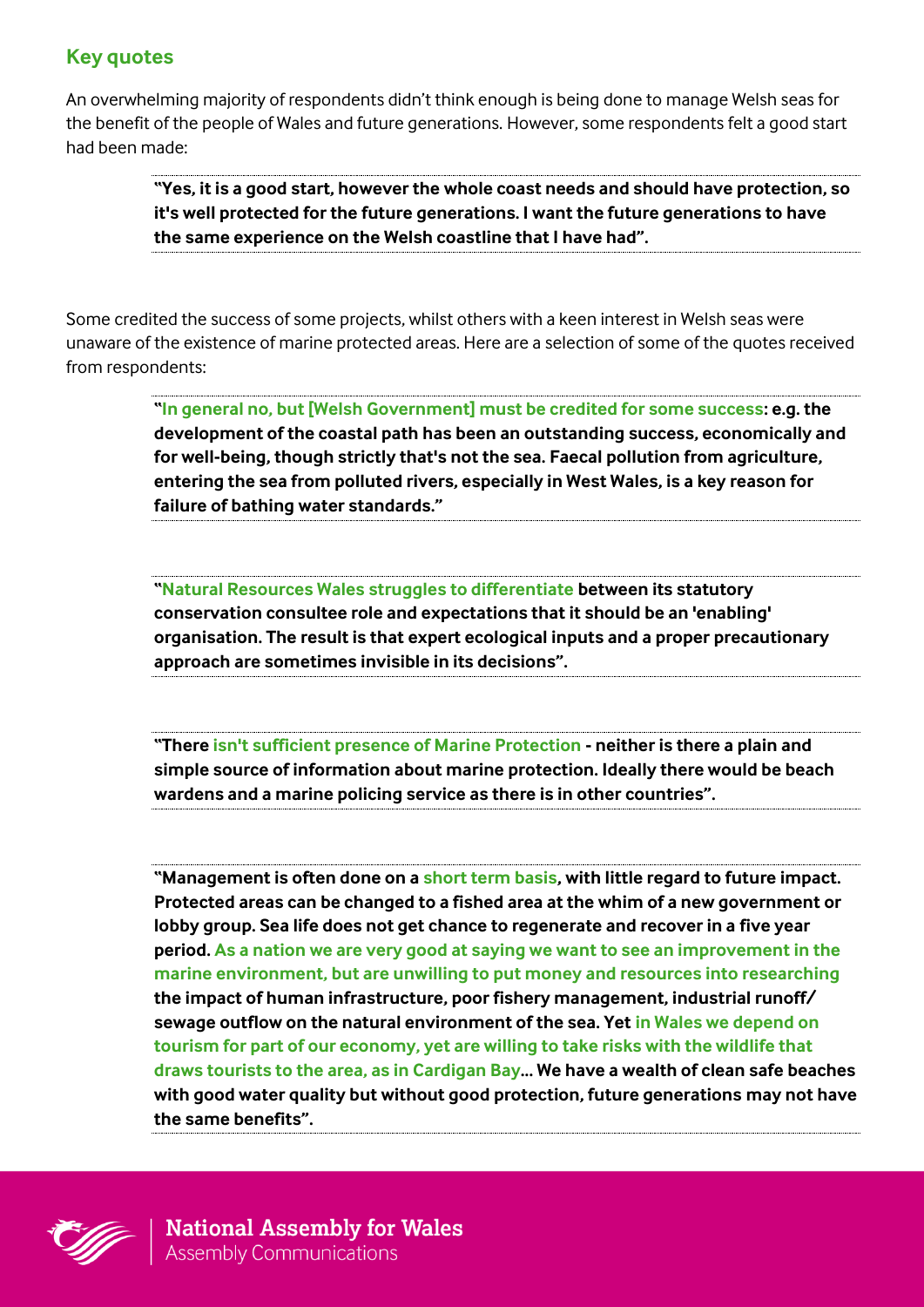**"I don't think that Wales has a clear view of the marine environment it wants in the future. The current draft marine plan is simply a framework for further exploitation without setting a clear view of what sort of condition we want our seas to be in (specifically rather than general statements about productive and healthy which are meaningless without qualification and specificity)…There is a major problem of shifting baselines - the current generation judging the state of the environment from their individual perspective rather than thinking about what it should actually look like in order to benefit current and future generations. To do so requires some involved discussion and I don't see much of this happening as everyone is always grandstanding and trying to argue the case for themselves or their interest group. If we aspire to something better than this for Welsh seas I think that Welsh Government and the National Assembly need to show real leadership for an informed discussion and real decision making to support action to achieve protection and management for Welsh seas so that there is something for future generations..."**

**"The very highest quality of MPAs (suggest Skomer, Menai Strait, Ynys Enlli) should be given an additional status of Marine Conservation Zone, and this would enable higher level of education and sustainable tourism whilst still supporting communitybased traditional and sustainable extraction of resources. Each MPA should have at least one community engagement / education person to help raise awareness and understanding of our seas".**

**"Whilst I applaud the many successful efforts to clean up Welsh beaches, the conflict of interests between often short-term gain for certain local enterprises and the longterm detrimental effects to the environment seems to be weighted in favor of industry by local councils and/or the Welsh Government".**

**"The current management seems to be doing a good job, but more should be done to permanently protect the SACs, as these provide the infrastructure for large marine mammals to live in these waters, which subsequently brings in the visitors which we many of us rely on for livelihood. To threaten the SACs and alter the management of them would be very short sighted in my opinion, to the benefit of few (scallop dredgers) over the benefit of many".**

**"I'm a surfer, and I have no idea about my local protected marine areas or any in Wales for that matter. More needs to be done to bring them to people's attention. I live on Anglesey and the Island 100% depends on the sea for a number of reasons. Business and leisure".** 

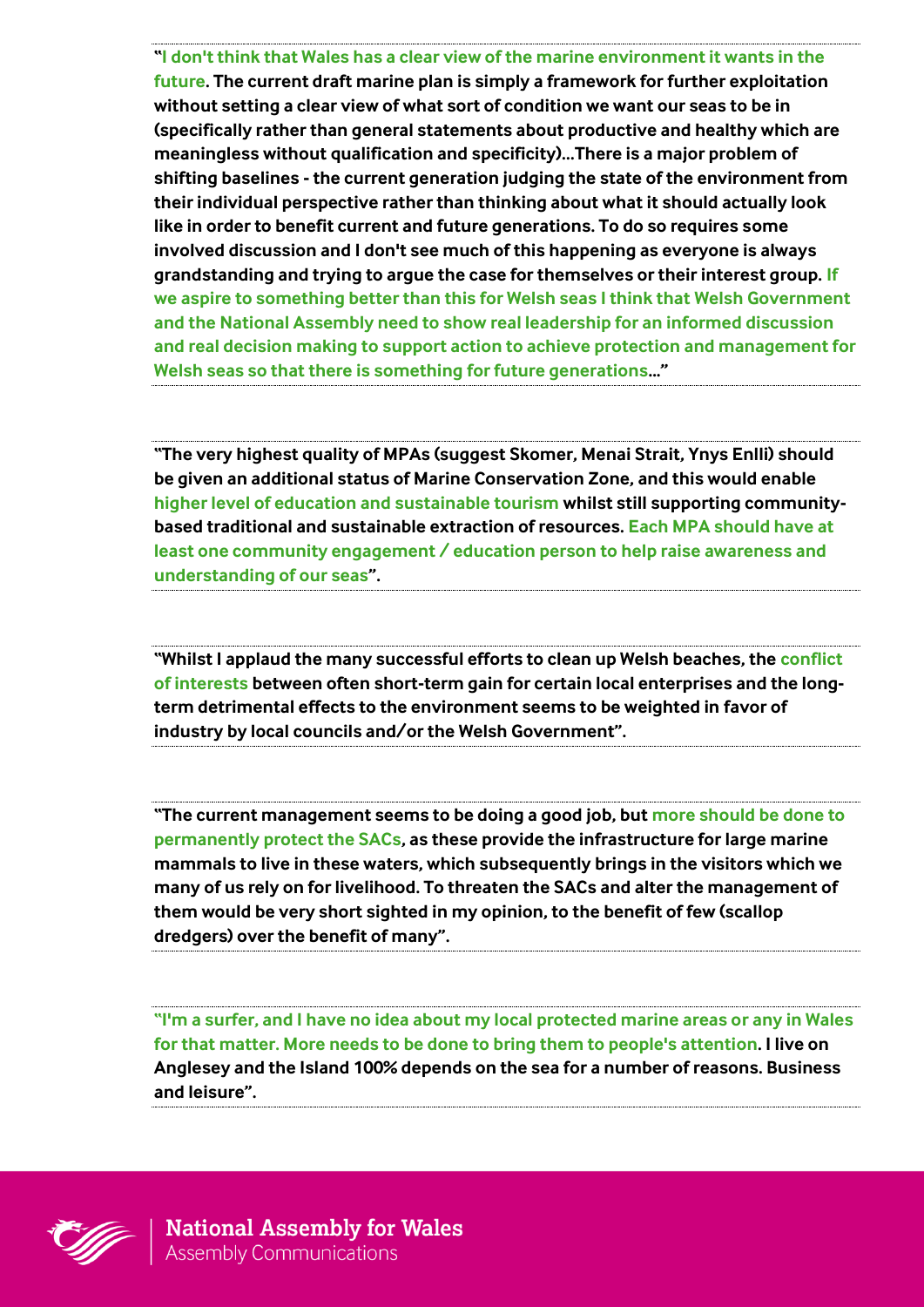**It has been suggested that governments should identify the different activities that can happen and where they can happen in the sea to help look after the marine environment today and for the future.** 

**11.** To what extent do you agree or disagree with this idea?

*Total number of responses: 706*

- **Strongly agree / agree**: **639 (91.51%)**
- Strongly disagree / disagree: **67 (9.49%)**